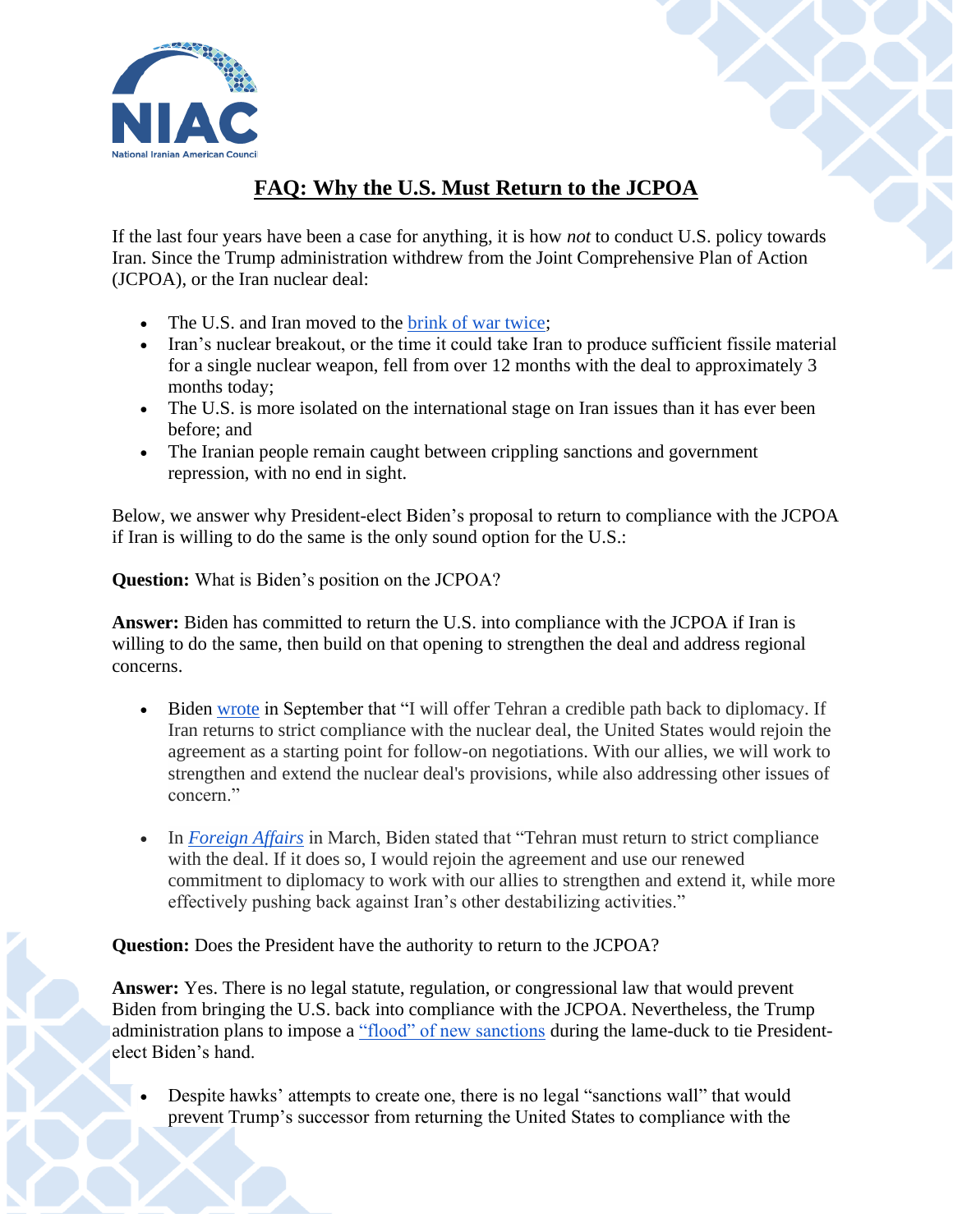

JCPOA.

- Sanctions-lifting could be accomplished by the same mix of statutory waivers, Executive order revocations, and U.S. sanctions list removals as performed by President Obama when implementing the initial U.S. commitments under the nuclear accord.
- One option for a Biden administration to jumpstart the process would be to revoke [National Security Policy Memorandum 11,](https://fas.org/irp/offdocs/nspm/nspm-11.pdf) which formally ended U.S. participation in the JCPOA on May 8, 2018, on day one of his administration.
- If new sanctions are intended to [frustrate a](https://www.axios.com/trump-administration-iran-sanctions-january-3951f776-09c9-4e55-b0f5-4a9c80e9e974.html) JCPOA return, they should be viewed as nuclear sanctions that should be removed once the U.S. comes back into compliance with the deal.
- A Congressional review period under the Iran Nuclear Agreement Review Act (INARA) [of 2015](https://www.congress.gov/114/plaws/publ17/PLAW-114publ17.pdf) could be triggered if there is a new nuclear agreement with Iran or the JCPOA is significantly altered.
- If so, the President's ability to waive sanctions would be restricted for a 30 to 60 day review period, and Congress could vote on resolutions of disapproval to bar return. The JCPOA has already been subjected to Congressional review in 2015, when proponents succeeded in protecting the accord.

**Question:** Is returning to the nuclear deal strategically sound?

**Answer:** Yes. It is the best option to reverse what has been four years of failed Iran policy, regain U.S. credibility on the international stage, and reimpose limits on Iran's nuclear program, all while revitalizing the prospects for diplomacy on other outstanding issues. If the JCPOA fails, Biden risks being locked into Trump's approach.

- If the Biden administration misses the opportunity to return to the JCPOA, it will have to start from scratch with diminished diplomatic credibility and leverage. It will be important to move quickly to ensure that changing political winds in Iran do not eliminate the best chance to restore nuclear safeguards and return to the diplomatic table.
- It took President Obama 6 years to secure the JCPOA, including nearly 3 years of direct negotiations. Discarding the deal would ensure a growing nuclear crisis in the Middle East amid domestic upheaval while eroding political will in Tehran for negotiations.
- In 2013, both President Obama and President Rouhani had a mandate to engage in negotiations and were willing to expend political capital to finish them. Now, with the Iranian public's views on the U.S. having hardened under maximum pressure, Iran's 2021 elections are almost certain to bring to power someone less invested in a forwardleaning diplomatic agenda.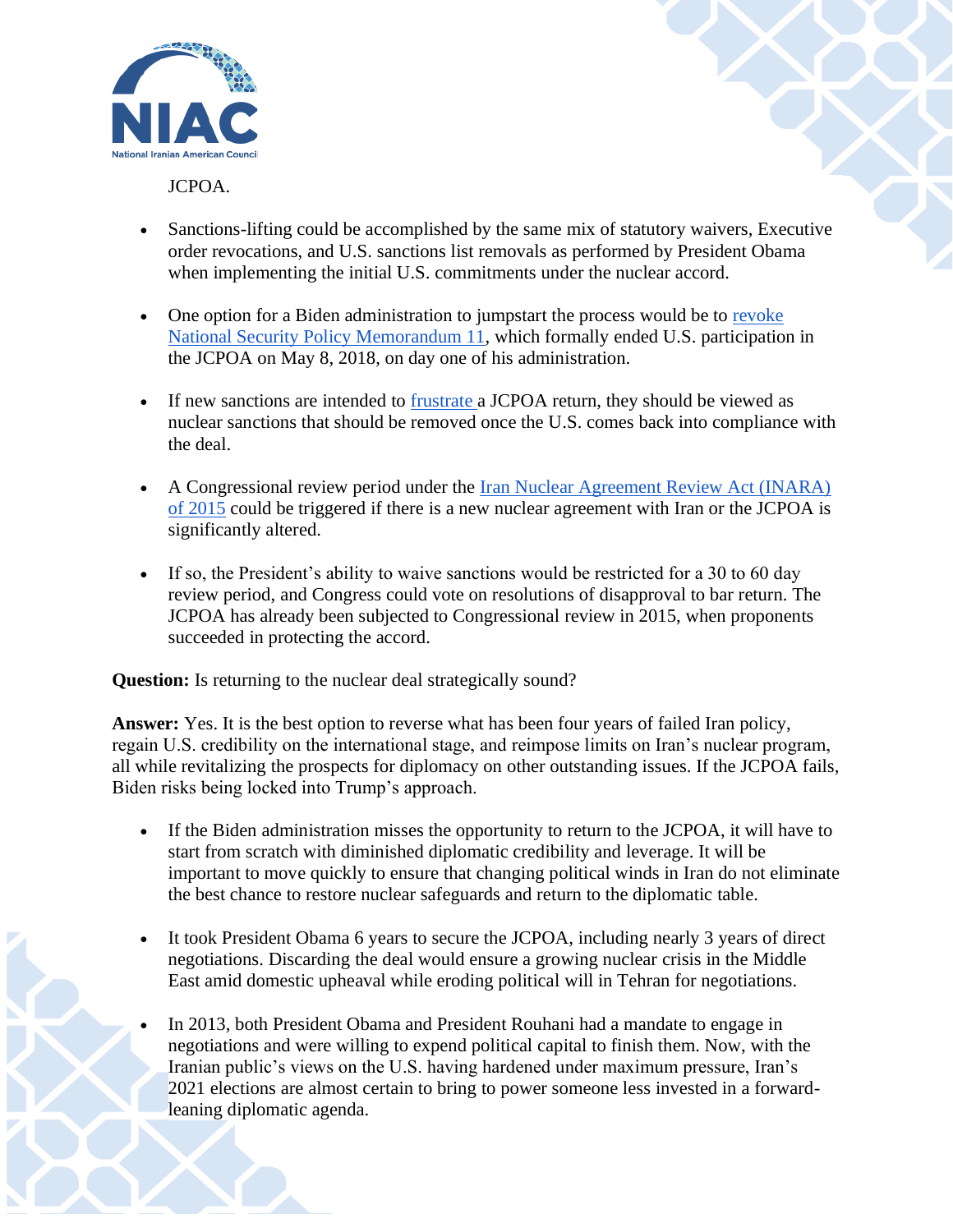

**Question:** Would the JCPOA still deliver key nonproliferation benefits?

**Answer:** Yes. All of the key JCPOA restrictions on Iran's nuclear program would still be effective today and for many years ahead if the accord is fully implemented.

- Under the JCPOA, Iran was forbidden from maintaining a stockpile larger than 203 kg of low enriched uranium (LEU) until 2030. Even with further enrichment, that is insufficient material for a single nuclear weapon. Thanks to Trump's withdrawal, Iran has accumulated 2,442.9 kilograms of LEU, or 12 times the JCPOA limit, as of [November](https://www.bbc.com/news/world-middle-east-54912402)  [2020.](https://www.bbc.com/news/world-middle-east-54912402)
- Iran has also increased its enrichment from 3.67%, as capped under the JCPOA until 2030, to 4.5% enriched uranium. Iran has also restarted enrichment at the deeply-buried facility at Fordow and accelerated research on advanced centrifuges.
- If both the U.S. and Iran were to come back into compliance, Iran's nuclear breakout time would increase from 3 months today to more than 12 months, staving off a nuclear crisis at the onset of a Biden presidency.
- Key enrichment restrictions under the deal last until 2030, while other commitments such as Iran's commitments never to pursue a nuclear weapon and allow enhanced inspections - would never expire.
- The Biden administration has a chance to lengthen restrictions while complying with the deal, but no chance to lengthen them outside of it.

**Question:** Will Iran agree to return to compliance if the U.S. does?

**Answer:** Iran will return to compliance with its obligations under the nuclear deal if the U.S. does the same, according to Iran's official position.

- Iranian President Hassan Rouhani seemed to encourage a U.S. return to the JCPOA after Biden's victory, [saying](https://news.yahoo.com/irans-president-calls-biden-return-102157554.html) "Now, an opportunity has come up for the next U.S. administration to compensate for past mistakes and return to the path of complying with international agreements through respect of international norms."
- [The most definitive statement from](https://www.atlanticcouncil.org/blogs/iransource/irans-supreme-leader-leaves-diplomatic-door-open/) Iran's Supreme Leader Ayatollah Ali Khamenei forbade negotiations with the U.S. unless the U.S. first returned to the nuclear agreement. Ali Rabiee, Iranian President Rouhani's spokesman, reiterated on Oct. 27th that, "we have announced that if all sides return to compliance, the Islamic Republic of Iran will also return to its previous commitments."
- Strategically, Iran chose to remain in the JCPOA despite the devastating consequences of reimposed sanctions in the hope of fully restoring it. This logic rested on Iran's belief that caving to maximum pressure would be more damaging than resisting it, while shifting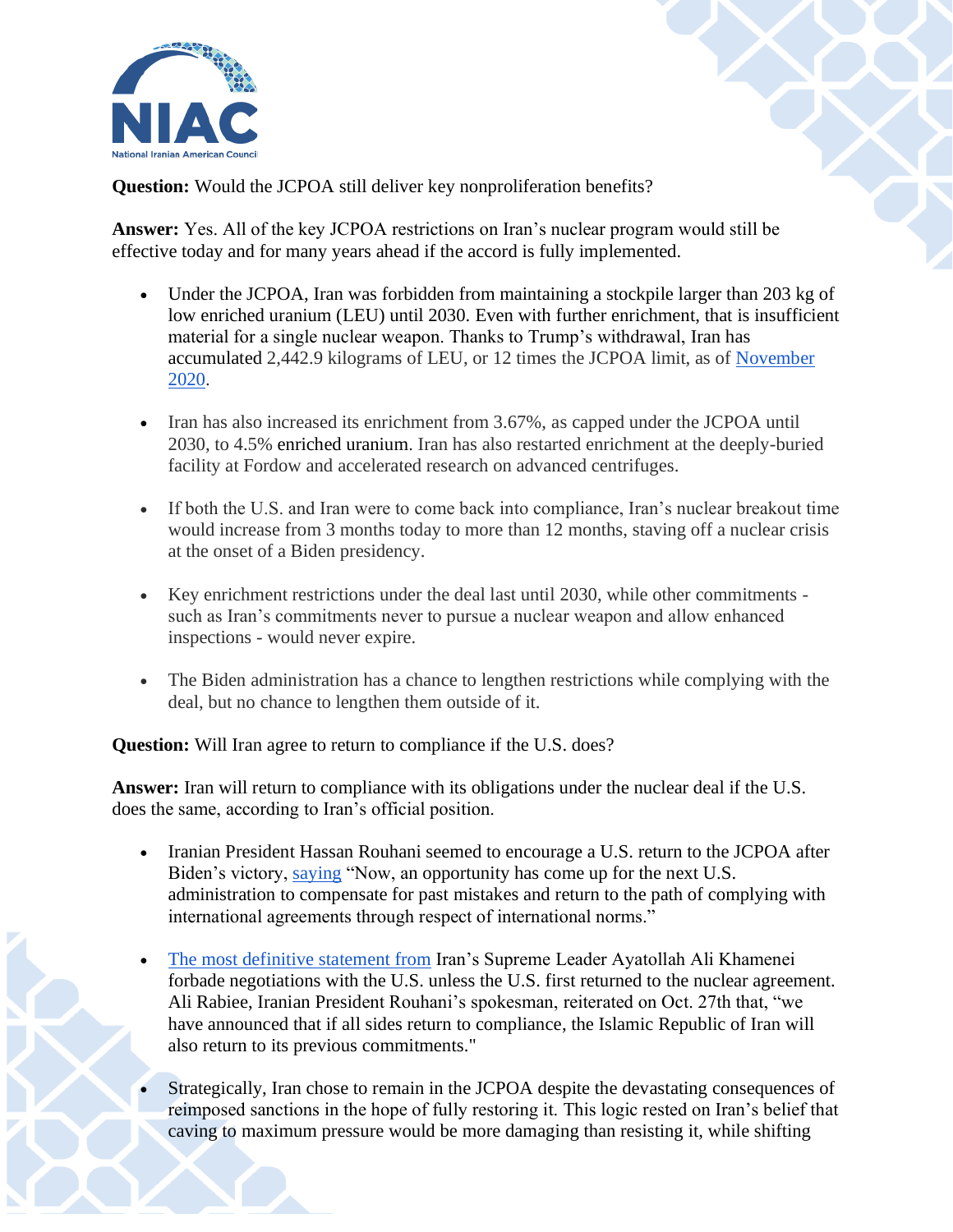

blame to the United States for failing to uphold its obligations.

- Even though Iranian officials have suggested the U.S. compensate Iran for damages incurred under Trump sanctions, it is important to recognize that there is no red line accompanying this position that would stand in the way of a compliance-for-compliance return. This provides space for both Iran and the U.S. to reenter the deal and then start what would likely be a [long, arduous process](https://rusi.org/commentary/iran-and-us-long-and-arduous-diplomatic-road) to address outstanding issues.
- Critically, Iran holds its own Presidential elections on June 18, 2021, which will choose the successor to Rouhani who is subject to term limits. While the window will not close on negotiations afterward, it is likely that the window to rejoin the JCPOA will close prior to the election.

**Question:** Why not seek a larger deal that includes Iran's regional activities?

**Answer:** We should, but only once the JCPOA is reinstated. Trump promised a better deal from outside of the JCPOA and got nowhere, alienating our former negotiating partners and freeing Iran from nuclear constraints. There is likely to be a time-bound window for Biden to save the JCPOA, and he must seize it to avoid being locked into Trump's failed approach.

- The Trump administration said 'maximum pressure' would lead to a better, more comprehensive deal. Instead, no negotiations have transpired and regional tensions have spiked dramatically.
- The U.S. moved to the precipice of war in June 2019, following Iran's downing of a U.S. drone, and again in January 2020 following the assassination of Iranian general Qassem Soleimani. Iran and its proxies have been blamed for numerous provocations, including attacks on U.S. bases in Iraq, Saudi oil facilities and tankers transiting the Persian Gulf.
- The U.S. currently has pressure but no leverage over Iran. Iran's leaders believe caving to maximum pressure is a greater threat to its security than sanctions, as it will invite further U.S. bad faith and pressure aimed at toppling the regime.
- If the U.S. attempts to open negotiations into other issues, Iran may choose to play the nuclear cards at its disposal. In the lead up to the previous round of negotiations, Iran had increased its enrichment of uranium to 20%, ramped up nuclear R&D, and conducted missile tests in defiance of UN Security Council Resolutions.
- In addition, without quickly entering the deal, the U.S. risks losing a vital opportunity to restore key safeguards on Iran's nuclear program before another president wins Iran's presidential election in June 2021.